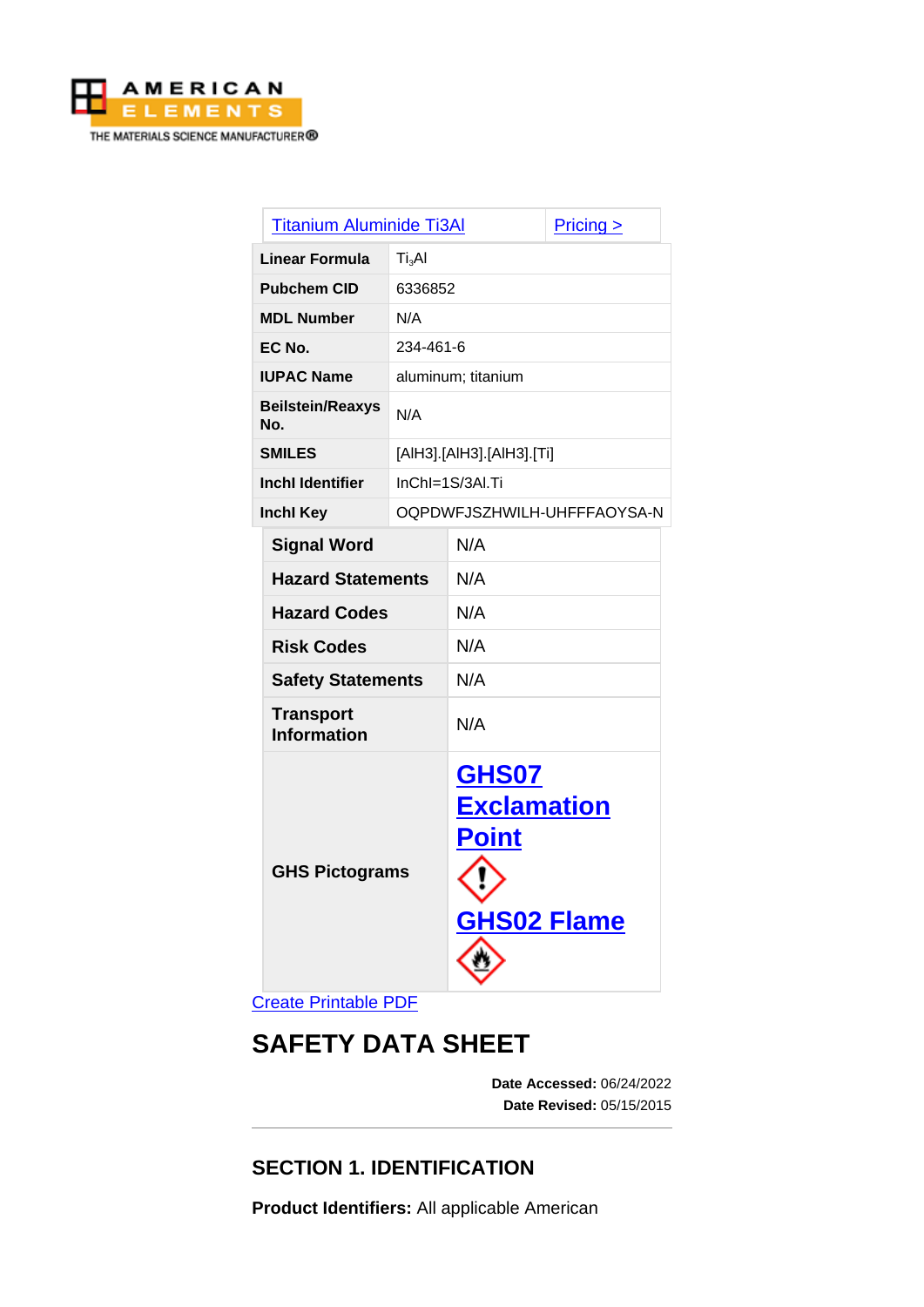Elements product codes for CAS #39410-63-4

#### **Relevant identified uses of the substance:**

Scientific research and development

Supplier details: American Elements 10884 Weyburn Ave. Los Angeles, CA 90024 Tel: +1 310-208-0551 Fax: +1 310-208-0351

Emergency telephone number: Domestic, North America +1 800-424-9300 International +1 703-527-3887

#### **SECTION 2. HAZARDS IDENTIFICATION**

Classification of the substance or mixture in accordance with 29 CFR 1910 (OSHA HCS) GHS02 Flame Flam. Sol. 1 H228 Flammable solid. GHS07 Skin Irrit. 2 H315 Causes skin irritation. Eye Irrit. 2A H319 Causes serious eye irritation. STOT SE 3 H335 May cause respiratory irritation. Hazards not otherwise classified No data available GHS label elements GHS label elements, including precautionary statements Hazard pictograms



GHS02 GHS07 Signal word Danger Hazard statements H228 Flammable solid. H315 Causes skin irritation. H319 Causes serious eye irritation. H335 May cause respiratory irritation. Precautionary statements P210 Keep away from heat/sparks/open flames/hot surfaces. No smoking. P261 Avoid breathing dust/fume/gas/mist/vapors/spray. P280 Wear protective gloves/protective clothing/eye protection/face protection.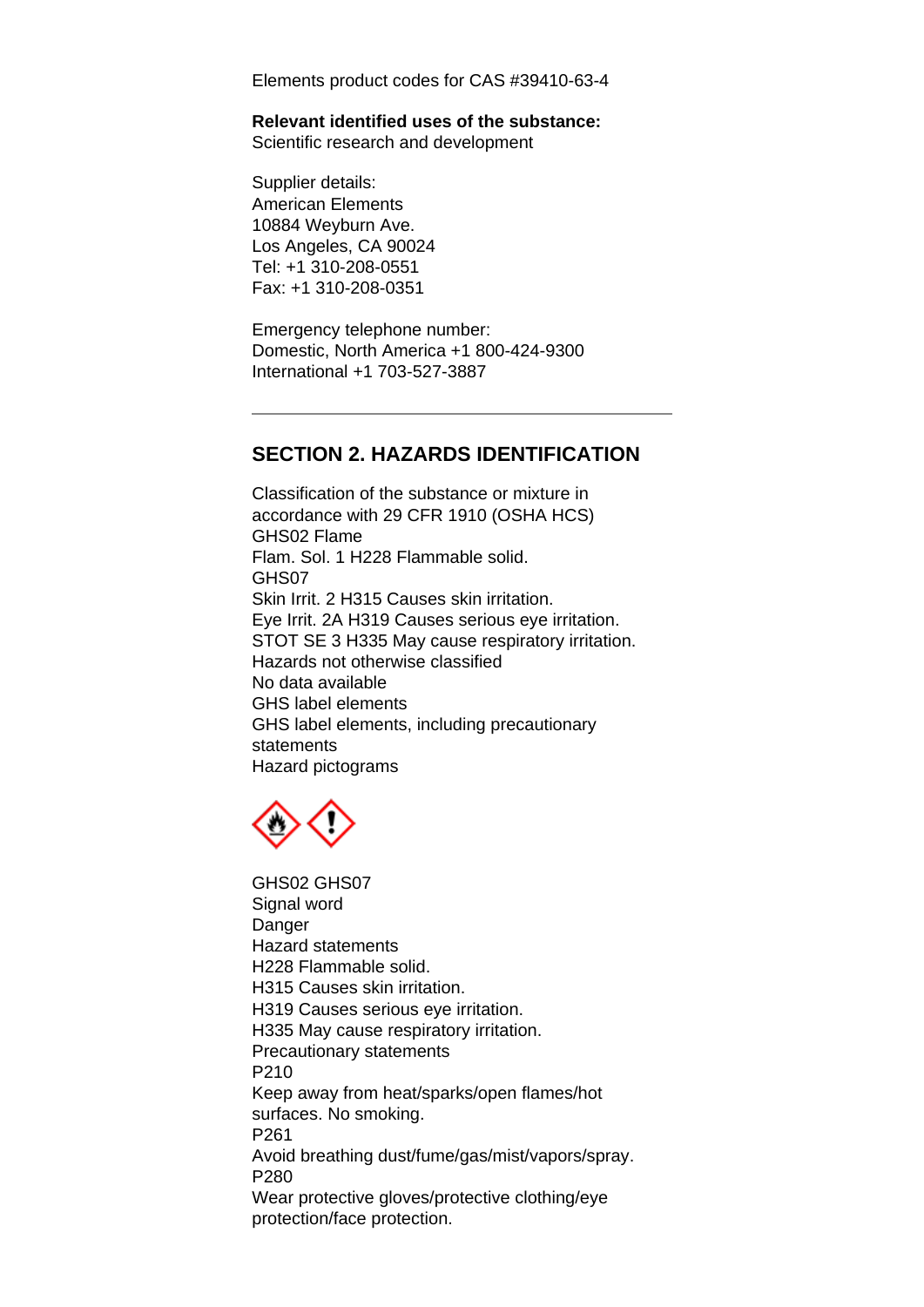P305+P351+P338 IF IN EYES: Rinse cautiously with water for several minutes. Remove contact lenses, if present and easy to do. Continue rinsing. P405 Store locked up. P501 Dispose of contents/container in accordance with local/regional/national/international regulations. WHMIS classification B4 - Flammable solid D2B - Toxic material causing other toxic effects Classification system HMIS ratings (scale 0-4) (Hazardous Materials Identification System) Health (acute effects)  $= 1$  $Flammability = 2$ Physical Hazard  $= 1$ Other hazards Results of PBT and vPvB assessment PBT: N/A vPvB: N/A

#### **SECTION 3. COMPOSITION/INFORMATION ON INGREDIENTS**

**Substances** CAS No. / Substance Name: 39410-63-4 Titanium aluminide Identification number(s): EC number: 234-461-6

#### **SECTION 4. FIRST AID MEASURES**

Description of first aid measures If inhaled: Supply patient with fresh air. If not breathing, provide artificial respiration. Keep patient warm. Seek immediate medical advice. In case of skin contact: Immediately wash with soap and water; rinse thoroughly. Seek immediate medical advice. In case of eye contact: Rinse opened eye for several minutes under running water. Consult a physician. If swallowed: Seek medical treatment. Information for doctor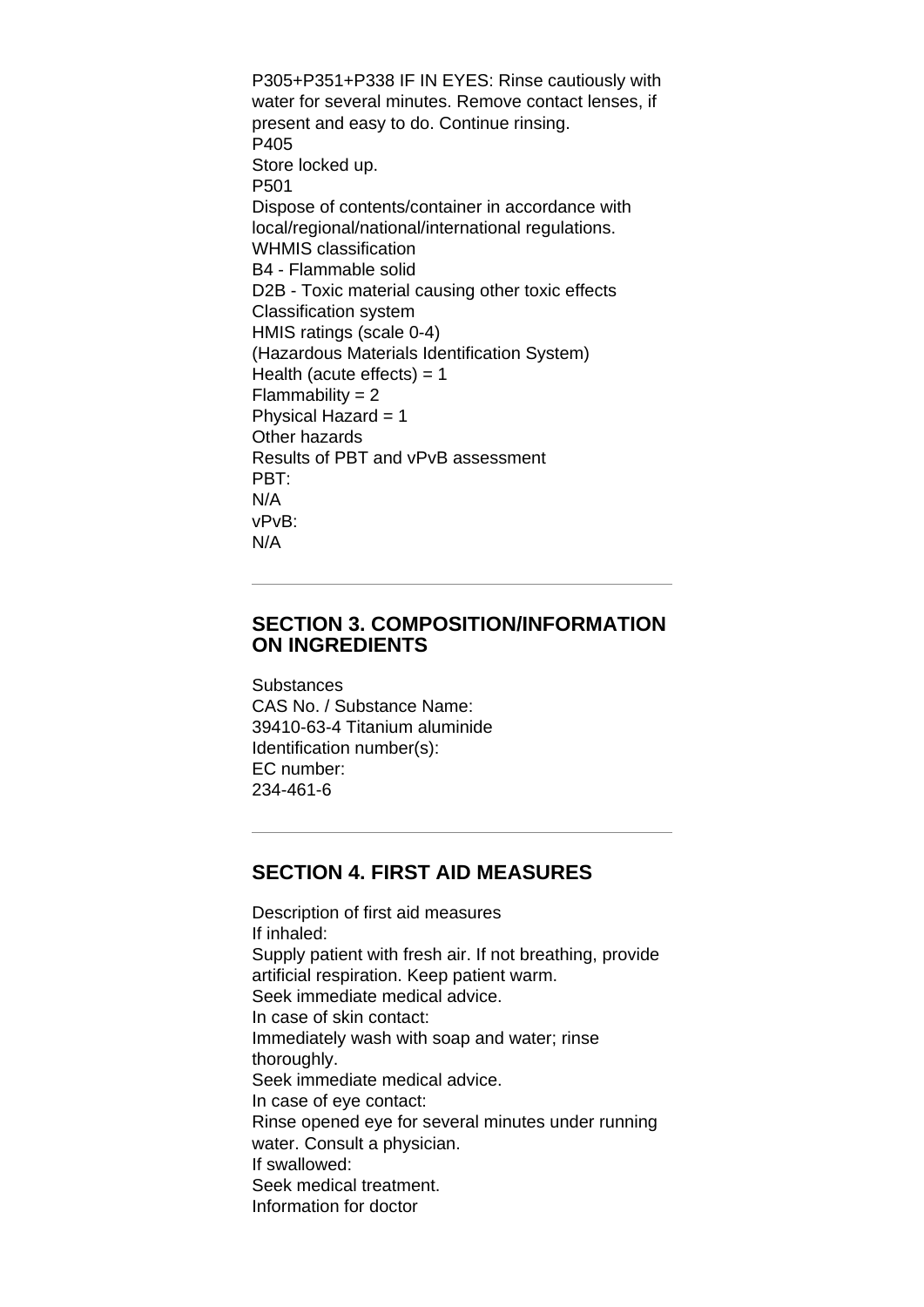Most important symptoms and effects, both acute and delayed No data available Indication of any immediate medical attention and special treatment needed No data available

#### **SECTION 5. FIREFIGHTING MEASURES**

Extinguishing media Suitable extinguishing agents Special powder for metal fires. Do not use water. For safety reasons unsuitable extinguishing agents Carbon dioxide **Water** Special hazards arising from the substance or mixture If this product is involved in a fire, the following can be released: Advice for firefighters Protective equipment: Wear self-contained respirator. Wear fully protective impervious suit.

#### **SECTION 6. ACCIDENTAL RELEASE MEASURES**

Personal precautions, protective equipment and emergency procedures Use personal protective equipment. Keep unprotected persons away. Ensure adequate ventilation Keep away from ignition sources Environmental precautions: Do not allow material to be released to the environment without official permits. Methods and materials for containment and cleanup: Keep away from ignition sources. Ensure adequate ventilation. Prevention of secondary hazards: Keep away from ignition sources. Reference to other sections See Section 7 for information on safe handling See Section 8 for information on personal protection equipment. See Section 13 for disposal information.

#### **SECTION 7. HANDLING AND STORAGE**

Handling Precautions for safe handling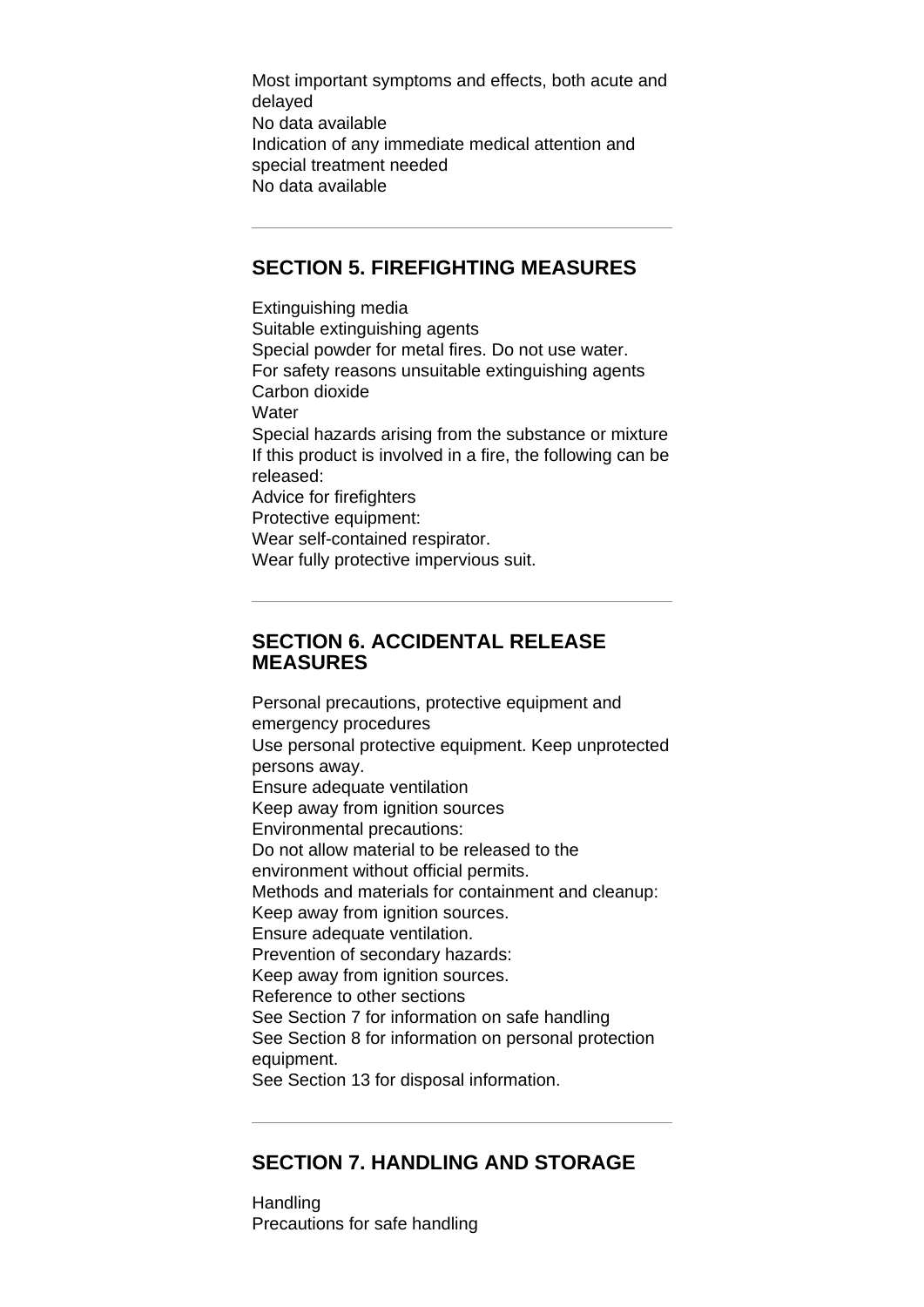Keep container tightly sealed. Store in cool, dry place in tightly closed containers. Ensure good ventilation at the workplace. Information about protection against explosions and fires: Protect against electrostatic charges. Conditions for safe storage, including any incompatibilities Requirements to be met by storerooms and receptacles: Store in a cool location. Information about storage in one common storage facility: Store away from oxidizing agents. Further information about storage conditions: Keep container tightly sealed. Store in cool, dry conditions in well-sealed containers. Specific end use(s) No data available

#### **SECTION 8. EXPOSURE CONTROLS/PERSONAL PROTECTION**

Exposure controls Personal protective equipment Follow typical protective and hygienic practices for handling chemicals. Keep away from foodstuffs, beverages and feed. Remove all soiled and contaminated clothing immediately. Wash hands before breaks and at the end of work. Avoid contact with the eyes and skin. Maintain an ergonomically appropriate working environment. Breathing equipment: Use suitable respirator when high concentrations are present. Protection of hands: Impervious gloves Inspect gloves prior to use. Suitability of gloves should be determined both by material and quality, the latter of which may vary by manufacturer. Eye protection: Safety glasses Body protection: Protective work clothing.

#### **SECTION 9. PHYSICAL AND CHEMICAL PROPERTIES**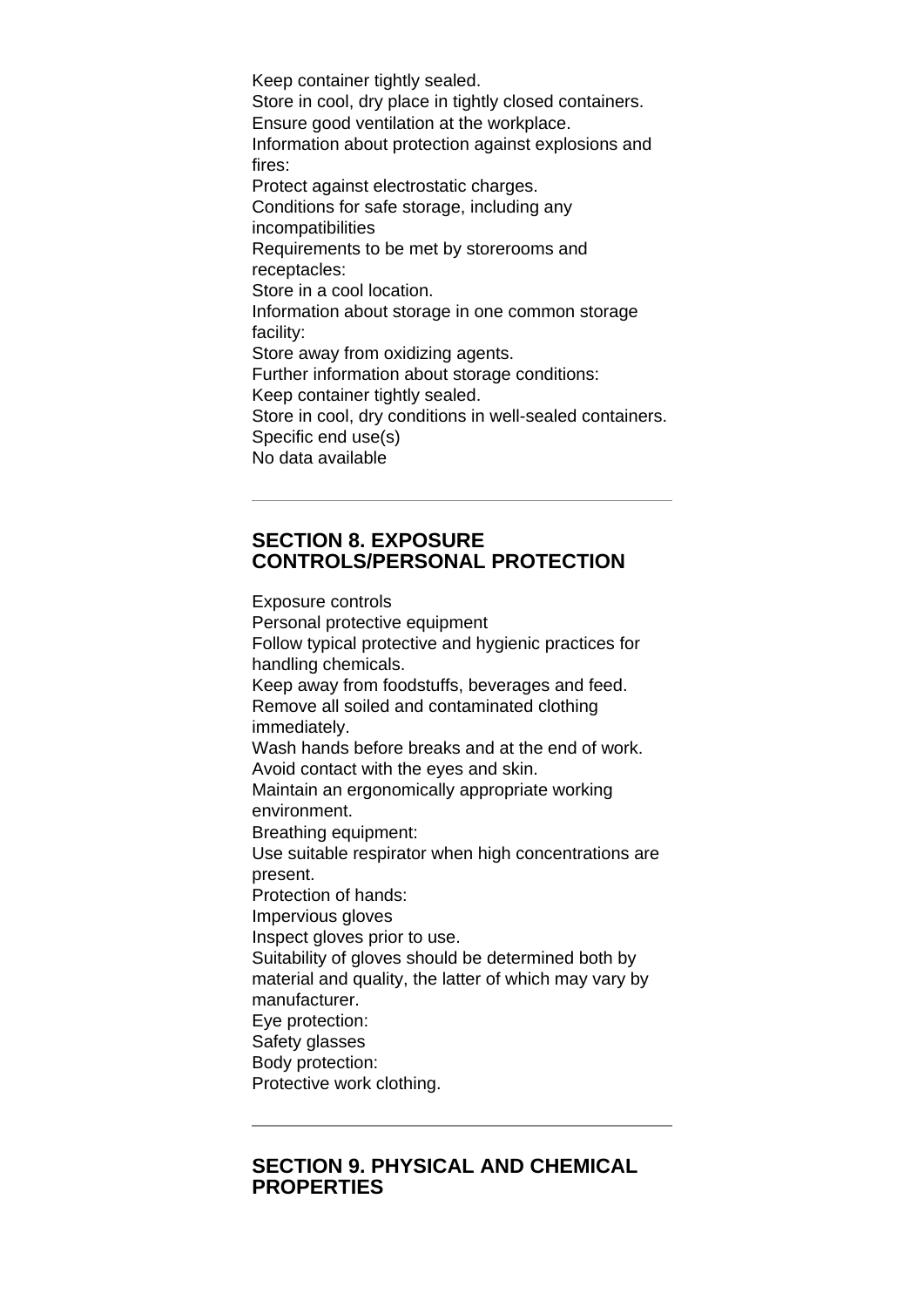Information on basic physical and chemical properties Appearance: Form: Solid Color: Grey Odor: Odorless Odor threshold: No data available. pH: N/A Melting point/Melting range: No data available Boiling point/Boiling range: No data available Sublimation temperature / start: No data available Flash point: N/A Flammability (solid, gas) Highly flammable. Ignition temperature: No data available Decomposition temperature: No data available Autoignition: No data available. Danger of explosion: No data available. Explosion limits: Lower: No data available Upper: No data available Vapor pressure: N/A Density: No data available Relative density No data available. Vapor density N/A Evaporation rate N/A Solubility in Water  $(H<sub>2</sub>O)$ : Insoluble Partition coefficient (n-octanol/water): No data available. Viscosity: Dynamic: N/A Kinematic: N/A Other information No data available

#### **SECTION 10. STABILITY AND REACTIVITY**

**Reactivity** No data available Chemical stability Stable under recommended storage conditions. Thermal decomposition / conditions to be avoided: Decomposition will not occur if used and stored according to specifications. Possibility of hazardous reactions No dangerous reactions known Conditions to avoid No data available Incompatible materials: Oxidizing agents Hazardous decomposition products: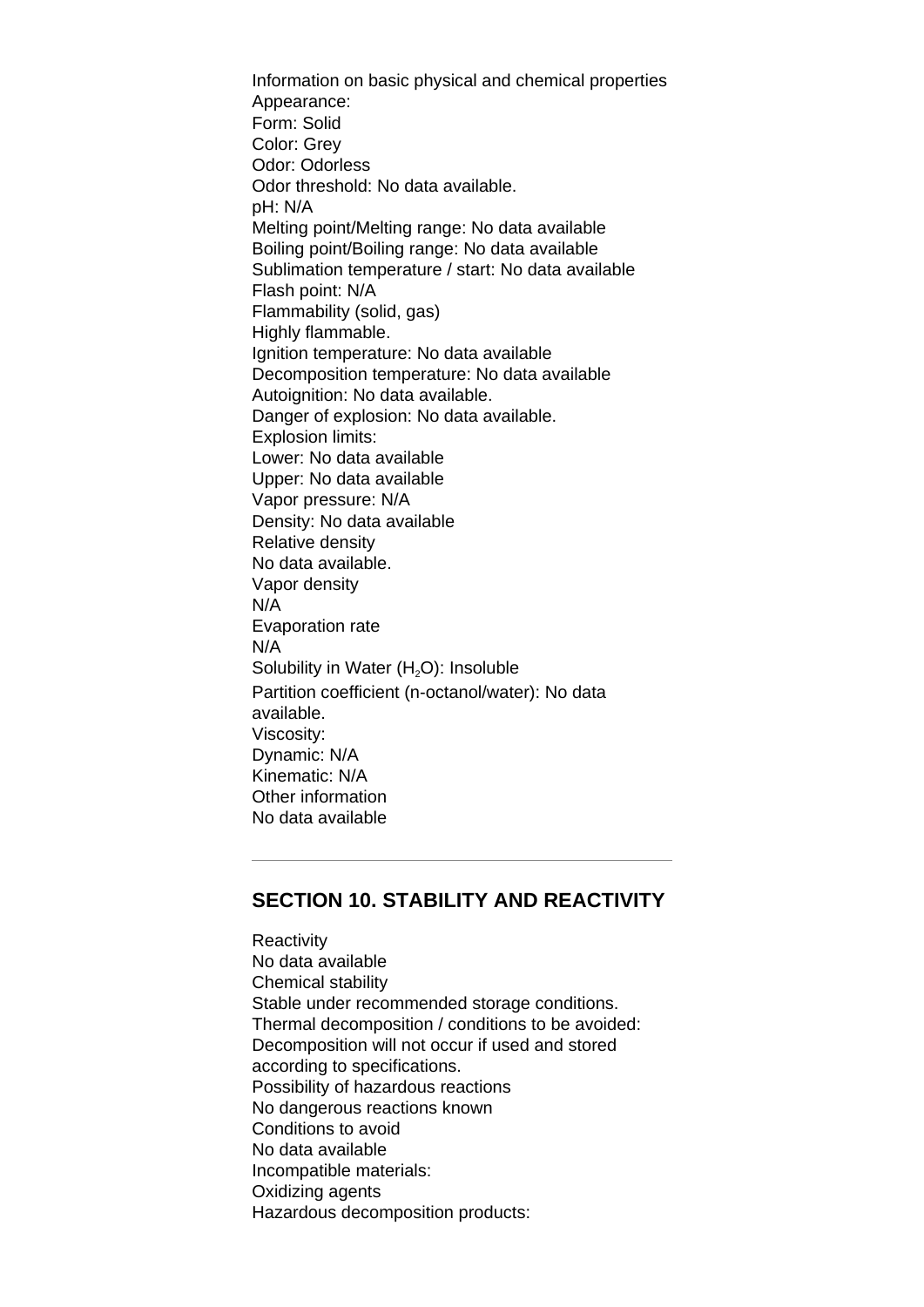#### **SECTION 11. TOXICOLOGICAL INFORMATION**

Information on toxicological effects Acute toxicity: No effects known. LD/LC50 values that are relevant for classification: No data Skin irritation or corrosion: Causes skin irritation. Eye irritation or corrosion: Causes serious eye irritation. Sensitization: No sensitizing effects known. Germ cell mutagenicity: No effects known. Carcinogenicity: No classification data on carcinogenic properties of this material is available from the EPA, IARC, NTP, OSHA or ACGIH. Reproductive toxicity: No effects known. Specific target organ system toxicity - repeated exposure: No effects known. Specific target organ system toxicity - single exposure: May cause respiratory irritation. Aspiration hazard: No effects known. Subacute to chronic toxicity: Aluminum may be implicated in Alzheimers disease. Inhalation of aluminum containing dusts may cause pulmonary disease. Titanium compounds are considered physiologically inert. There are no reported cases in the literature where titanium as such has caused human intoxication. Subacute to chronic toxicity: No effects known. Additional toxicological information: To the best of our knowledge the acute and chronic toxicity of this substance is not fully known.

### **SECTION 12. ECOLOGICAL INFORMATION**

**Toxicity** Aquatic toxicity: No data available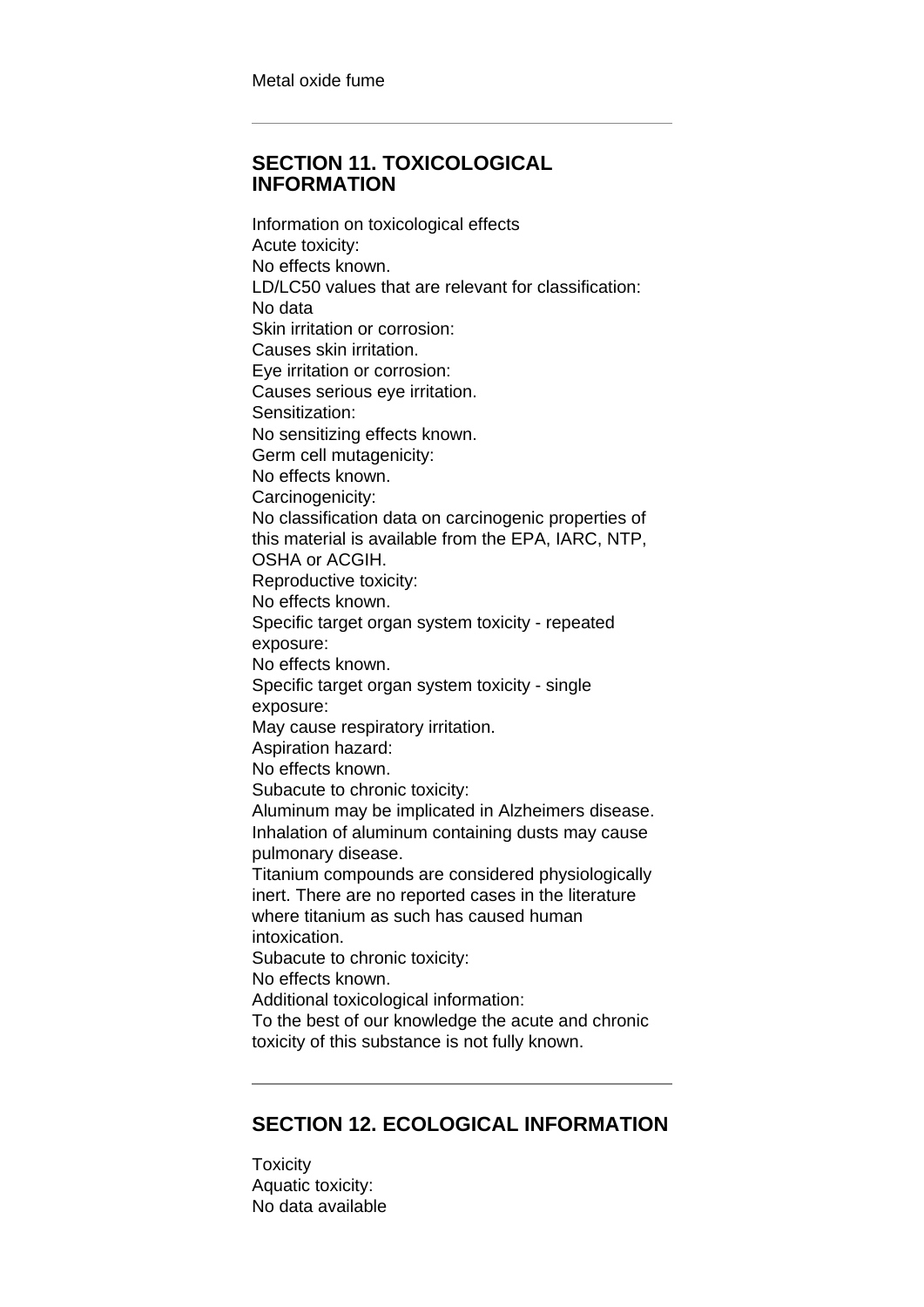Persistence and degradability No data available Bioaccumulative potential No data available Mobility in soil No data available Additional ecological information: Do not allow material to be released to the environment without official permits. Avoid transfer into the environment. Results of PBT and vPvB assessment PBT: N/A vPvB: N/A Other adverse effects No data available

#### **SECTION 13. DISPOSAL CONSIDERATIONS**

Waste treatment methods Recommendation Consult official regulations to ensure proper disposal. Uncleaned packagings: Recommendation: Disposal must be made according to official regulations.

#### **SECTION 14. TRANSPORT INFORMATION**

UN-Number DOT, IMDG, IATA UN3178 UN proper shipping name DOT Flammable solid, inorganic, n.o.s. (Titanium aluminide) IMDG, IATA FLAMMABLE SOLID, INORGANIC, N.O.S. (Titanium aluminide) Transport hazard class(es) **DOT** Class 4.1 Flammable solids, self-reactive substances and solid desensitised explosives. Label 4.1 Class 4.1 (F3) Flammable solids, self-reactive substances and solid desensitised explosives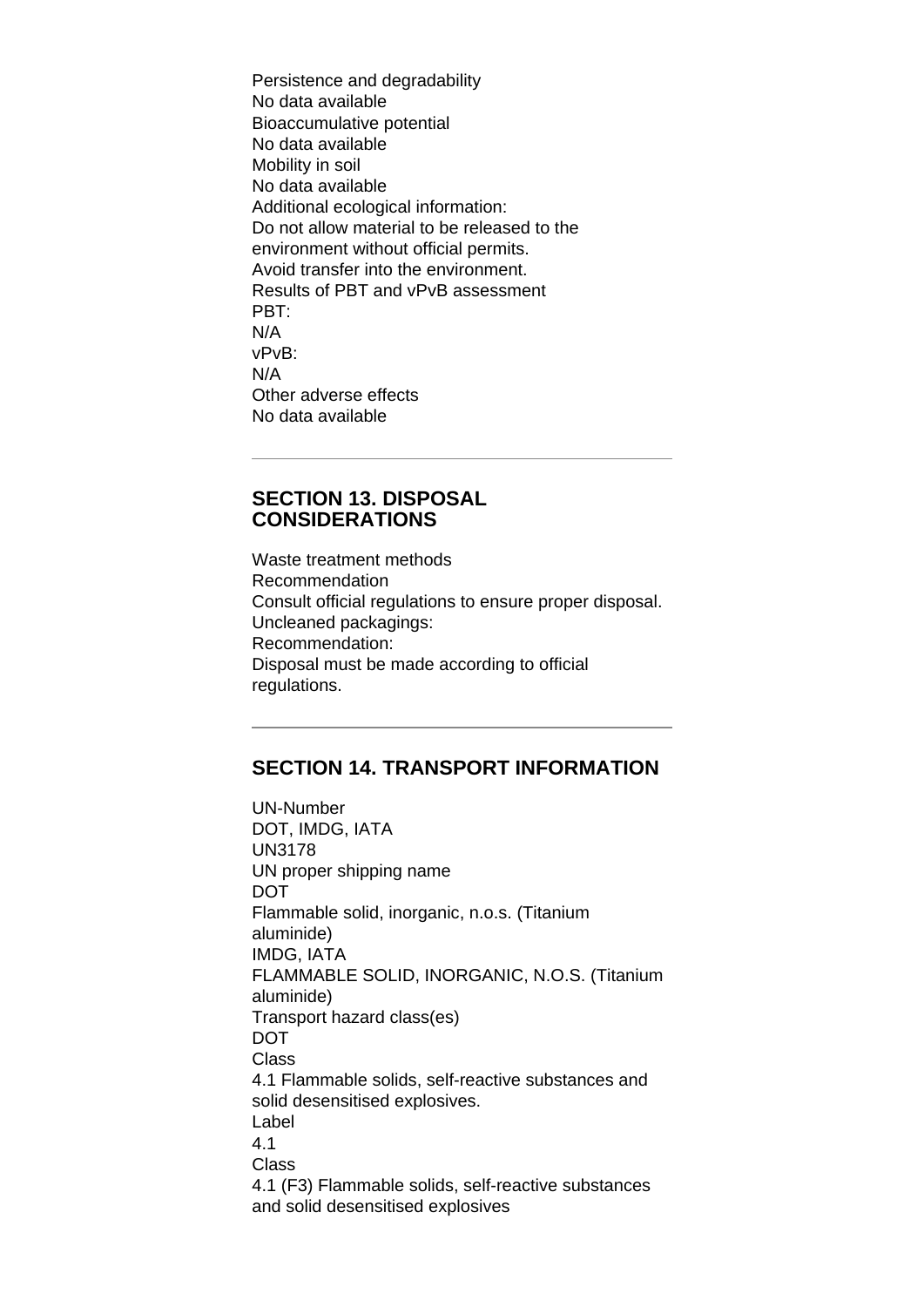Label 4.1 IMDG, IATA Class 4.1 Flammable solids, self-reactive substances and solid desensitised explosives. Label 4.1 Packing group DOT, IMDG, IATA II Environmental hazards: N/A Special precautions for user Warning: Flammable solids, self-reactive substances and solid desensitised explosives Transport in bulk according to Annex II of MARPOL73/78 and the IBC Code N/A Transport/Additional information: DOT Marine Pollutant (DOT): No UN "Model Regulation": UN3178, Flammable solid, inorganic, n.o.s. (Titanium aluminide), 4.1, Il

#### **SECTION 15. REGULATORY INFORMATION**

Safety, health and environmental regulations/legislation specific for the substance or mixture GHS GHS label elements, including precautionary statements Hazard pictograms GHS02 GHS07 Signal word **Danger** Hazard statements H228 Flammable solid. H315 Causes skin irritation. H319 Causes serious eye irritation. H335 May cause respiratory irritation. Precautionary statements P210 Keep away from heat/sparks/open flames/hot surfaces. No smoking. P261 Avoid breathing dust/fume/gas/mist/vapors/spray. P280 Wear protective gloves/protective clothing/eye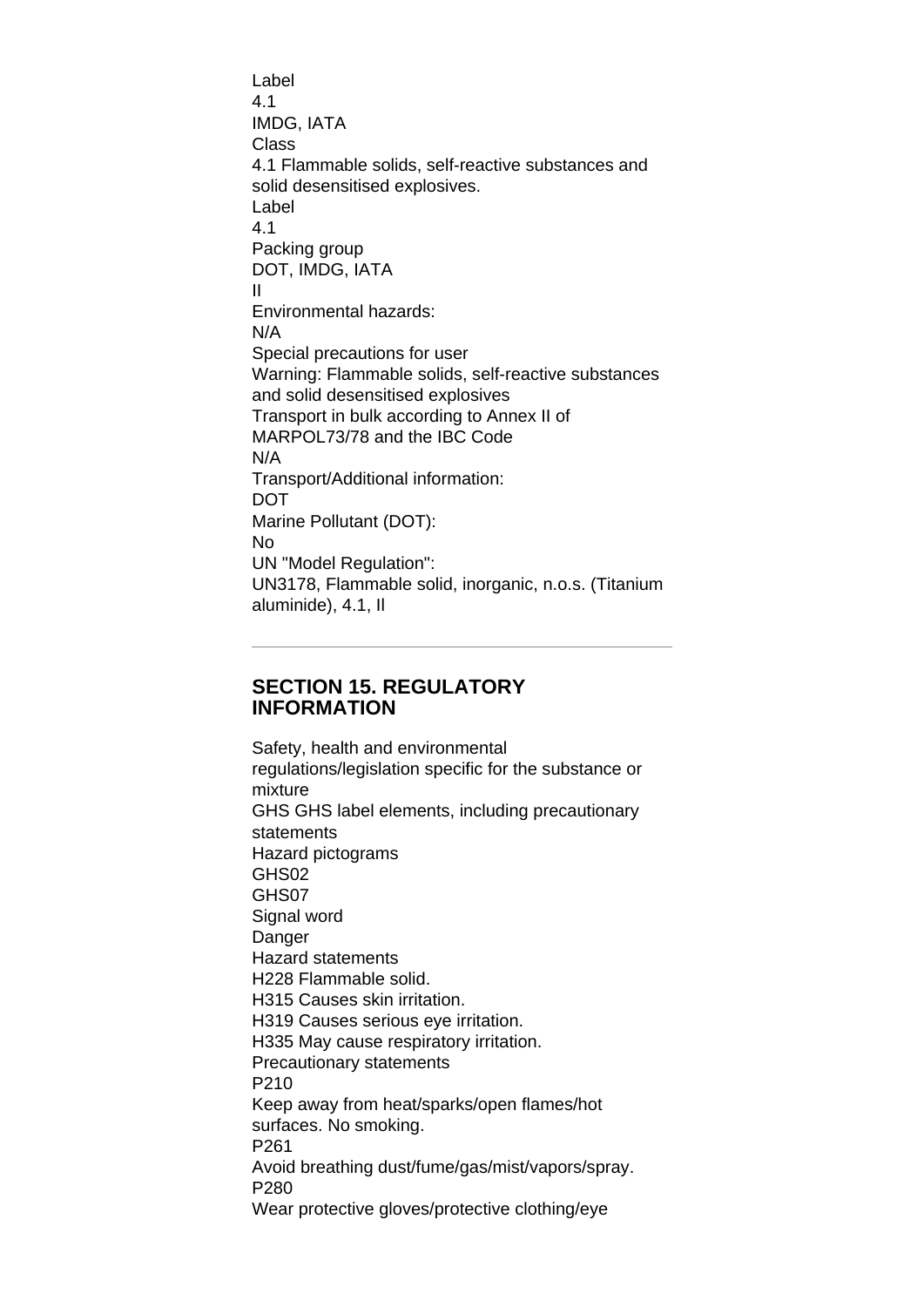protection/face protection. P305+P351+P338 IF IN EYES: Rinse cautiously with water for several minutes. Remove contact lenses, if present and easy to do. Continue rinsing. P405 Store locked up. P501 Dispose of contents/container in accordance with local/regional/national/international regulations. National regulations This product is not listed in the U.S. Environmental Protection Agency Toxic Substances Control Act Chemical Substance Inventory. Use of this product is restricted to research and development only. This product must be used by or directly under the supervision of a technically qualified individual as defined by TSCA. This product must not be used for commercial purposes or in formulations for commercial purposes. SARA Section 313 (specific toxic chemical listings) Substance is not listed. California Proposition 65 Prop 65 - Chemicals known to cause cancer Substance is not listed. Prop 65 - Developmental toxicity Substance is not listed. Prop 65 - Developmental toxicity, female Substance is not listed. Prop 65 - Developmental toxicity, male Substance is not listed. Information about limitation of use: For use only by technically qualified individuals. Other regulations, limitations and prohibitive regulations Substance of Very High Concern (SVHC) according to the REACH Regulations (EC) No. 1907/2006. Substance is not listed. The conditions of restrictions according to Article 67 and Annex XVII of the Regulation (EC) No 1907/2006 (REACH) for the manufacturing, placing on the market and use must be observed. Substance is not listed. Annex XIV of the REACH Regulations (requiring Authorisation for use) Substance is not listed. Chemical safety assessment: A Chemical Safety Assessment has not been carried out.

#### **16. OTHER INFORMATION**

Safety Data Sheet according to Regulation (EC) No. 1907/2006 (REACH). The above information is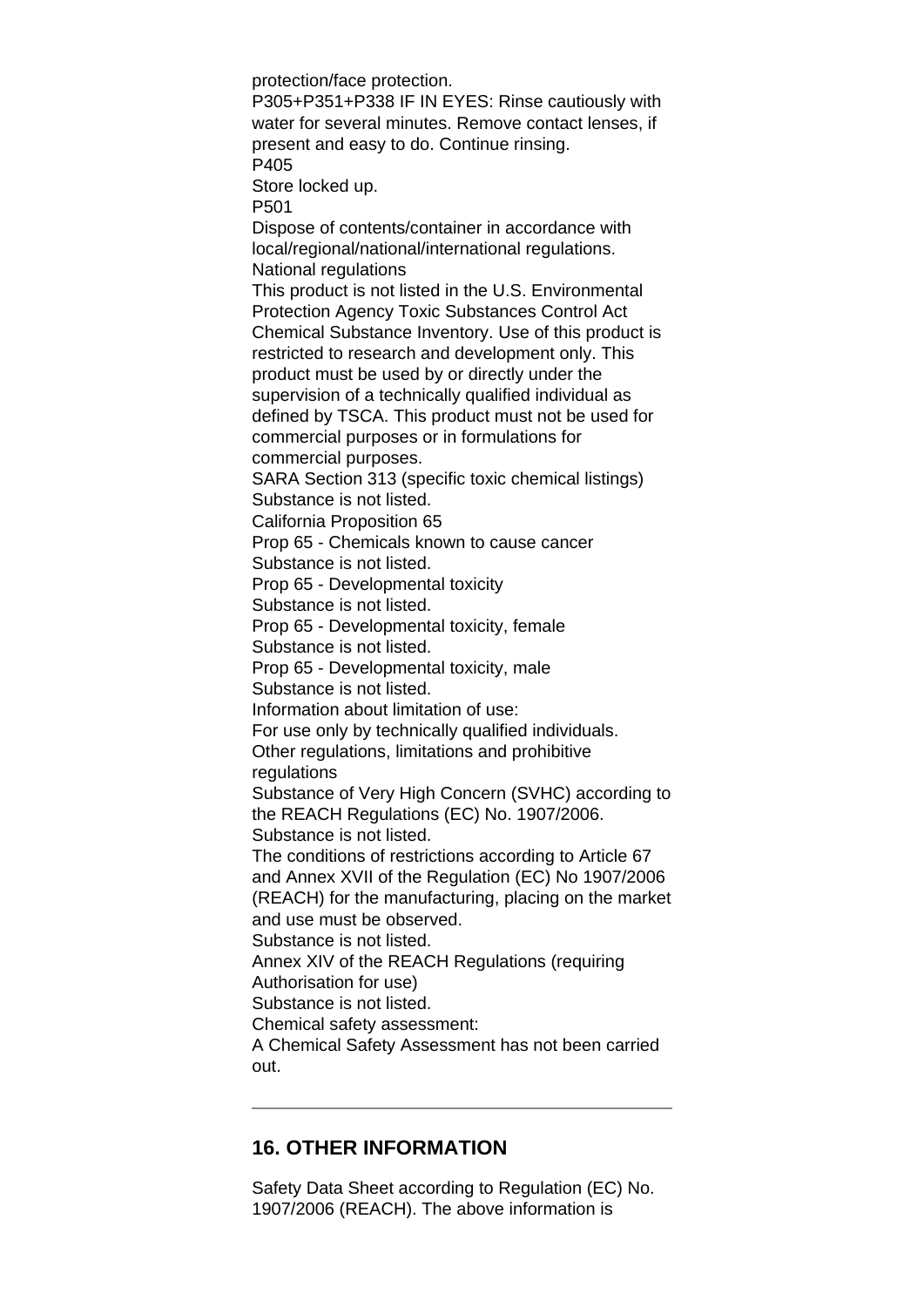believed to be correct but does not purport to be all inclusive and shall be used only as a guide. The information in this document is based on the present state of our knowledge and is applicable to the product with regard to appropriate safety precautions. It does not represent any guarantee of the properties of the product. American Elements shall not be held liable for any damage resulting from handling or from contact with the above product. See reverse side of invoice or packing slip for additional terms and conditions of sale. COPYRIGHT 1997-2022 AMERICAN ELEMENTS. LICENSED GRANTED TO MAKE UNLIMITED PAPER COPIES FOR INTERNAL USE ONLY.

## **Reseach**

- Impurity influence on the oxygen adsorption on Ti3Al(0001) surface. Alexander V. Bakulin, Stephen Hocker, Siegfried Schmauder, Sergey S. Kulkov, Svetlana E. Kulkova. Applied Surface Science, Volume 487, 1 September 2019, Pages 898-906.
- Titanium aluminides for aerospace and automotive applications processed by Electron Beam Melting: Contribution of Politecnico di Torino. Giorgio Baudana, Sara Biamino, Daniele Ugues, Mariangela Lombardi, Claudio Badini. Metal Powder Report, Volume 71, Issue 3, May–June 2016, Pages 193-199.
- Cyclic oxidation of Ti3Al-based materials. I. Cvijovi?-Alagi?, Z. Cvijovi?, D. Zagorac, M. T. Jovanovi?. Ceramics International, Volume 45, Issue 7, Part B, May 2019, Pages 9423-9438.
- In-situ synthesis of titanium aluminides by direct metal deposition. A. N. D. Gasper, S. Catchpole-Smith, A. T. Clare. Journal of Materials Processing Technology, Volume 239, January 2017, Pages 230-239.
- An insight into radiation resistance of D019 Ti3Al intermetallics. Roman Voskoboinikov. Journal of Nuclear Materials, Volume 519, June 2019, Pages 239-246.
- The microstructure and mechanical properties of C/C composite/Ti3Al alloy brazed joint with graphene nanoplatelet strengthened Ag-Cu-Ti filler. Wei Guo, Hongqiang Zhang, Wenqiang Yuan, Yin Zhu, Fei Li. Ceramics International, Volume 45, Issue 7, Part A, May 2019, Pages 8783-8789.
- Hot corrosion of modified Ti3Al-based alloy coated with thin Na2SO4 film at 910 and 950 °C in air. Yu-hai Qian, Xi-chao Li, Mei-shuan Li, Jing-jun Xu, Bin Lu. Transactions of Nonferrous Metals Society of China, Volume 27, Issue 4, April 2017, Pages 954-961.
- Helium embrittlement of a lamellar titanium aluminide. P. Magnusson, J. Chen, P. Jung, T. Sauvage, Ph. Spätig. Journal of Nuclear Materials, Volume 434, Issues 1–3, March 2013, Pages 252-258.
- Atomic states and brittleness of hcp Ti3Al-ordered-type alloys. H. J. Peng, Y. Q. Xie. Acta Metallurgica Sinica (English Letters), Volume 20, Issue 4, August 2007, Pages 270-276.